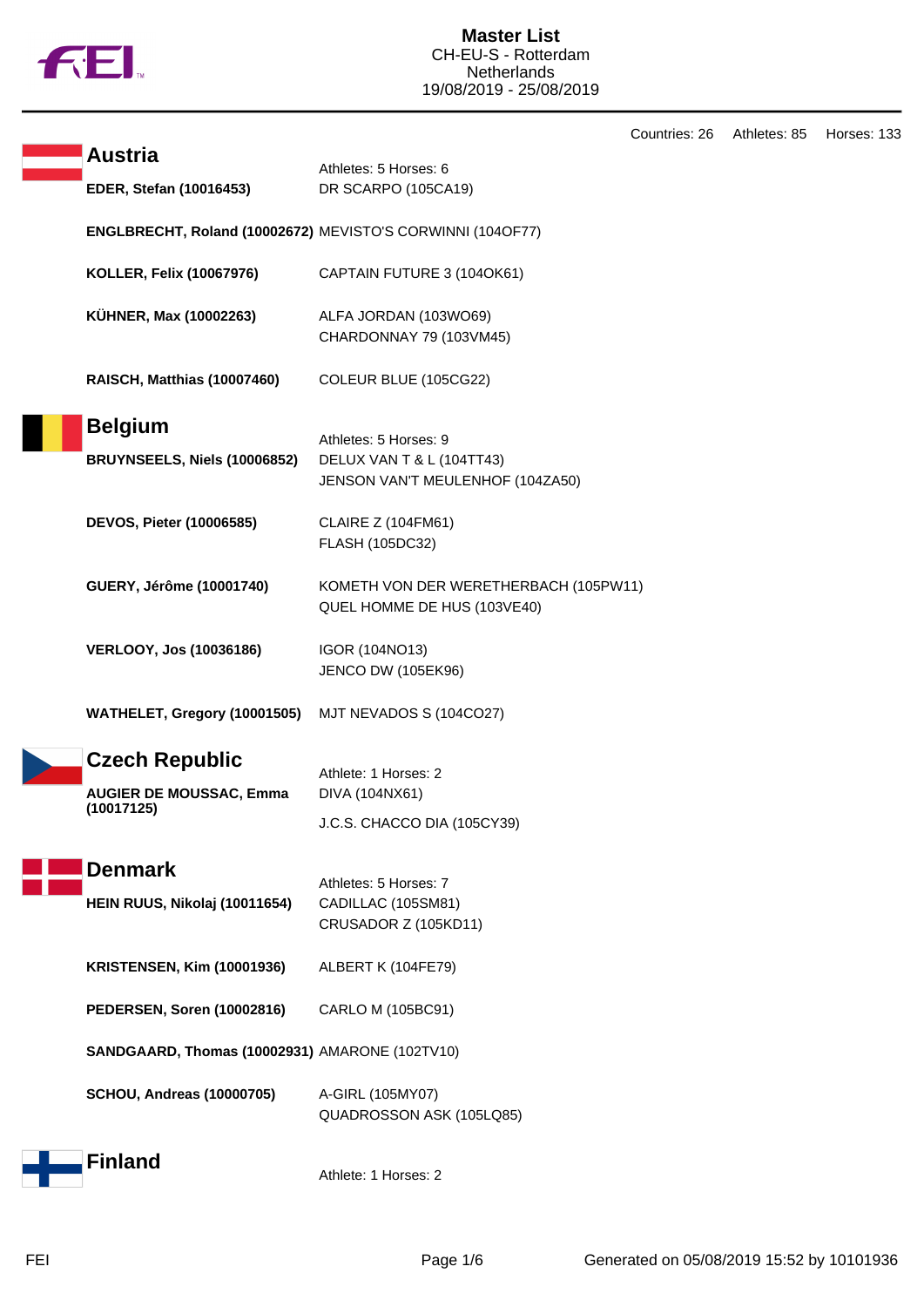

| JYLÄS, Juulia (10024266)                            | COURAGE T Z (104IC38)<br>FINISHING TOUCH WARESLAGE (103IE60)                  |
|-----------------------------------------------------|-------------------------------------------------------------------------------|
| <b>France</b><br><b>BOST, Roger Yves (10002670)</b> | Athletes: 5 Horses: 5<br>SANGRIA DU COTY (103TM85)                            |
| DELMOTTE, Nicolas (10002377)                        | URVOSO DU ROCH (104VD79)                                                      |
| DEROUBAIX, Alexis (10062733)                        | TIMON D'AURE (104BV49)                                                        |
|                                                     | LEPREVOST, Penelope (10016473) VANCOUVER DE LANLORE (104IR75)                 |
| <b>STAUT, Kevin (10001927)</b>                      | CALEVO 2 (104WR52)                                                            |
| Germany<br>AHLMANN, Christian (10000387)            | Athletes: 5 Horses: 10<br>CLINTREXO Z (104ND56)<br>DOMINATOR 2000 Z (104YF09) |
| <b>BLUM, Simone (10015757)</b>                      | DSP ALICE (104NF25)<br>DSP COOL HILL (105IH02)                                |
| <b>DEUSSER, Daniel (10008871)</b>                   | KIANA VAN HET HERDERSHOF (106BQ75)<br>SCUDERIA 1918 TOBAGO Z (104CT05)        |
| <b>EHNING, Marcus (10011403)</b>                    | CALANDA 42 (104KS87)<br>COMME IL FAUT 5 (103AZ25)                             |
| <b>TEBBEL, Maurice (10025845)</b>                   | CHACCOS' SON (103TL74)<br>DON DIARADO (104YG46)                               |
| Great Britain<br><b>BRASH, Scott (10031085)</b>     | Athletes: 5 Horses: 7<br>HELLO FRANKLIN (105VI93)<br>HELLO M'LADY (103JN86)   |
| DERBYSHIRE, Amanda (10028689) LUIBANTA BH (104RA30) |                                                                               |
| MAHER, Ben (10000837)                               | EXPLOSION W (105HH44)                                                         |
| <b>RENWICK, Laura (10015489)</b>                    | <b>DUBLIN V (104OS12)</b>                                                     |
| <b>SMITH, Holly (10095197)</b>                      | HEARTS DESTINY (105ST47)<br><b>RUBY VIII (104UZ59)</b>                        |
| <b>Greece</b><br>ZAFIROPOULOS, Kriton<br>(10018894) | Athlete: 1 Horse: 1<br>DICAPRIO (104FV59)                                     |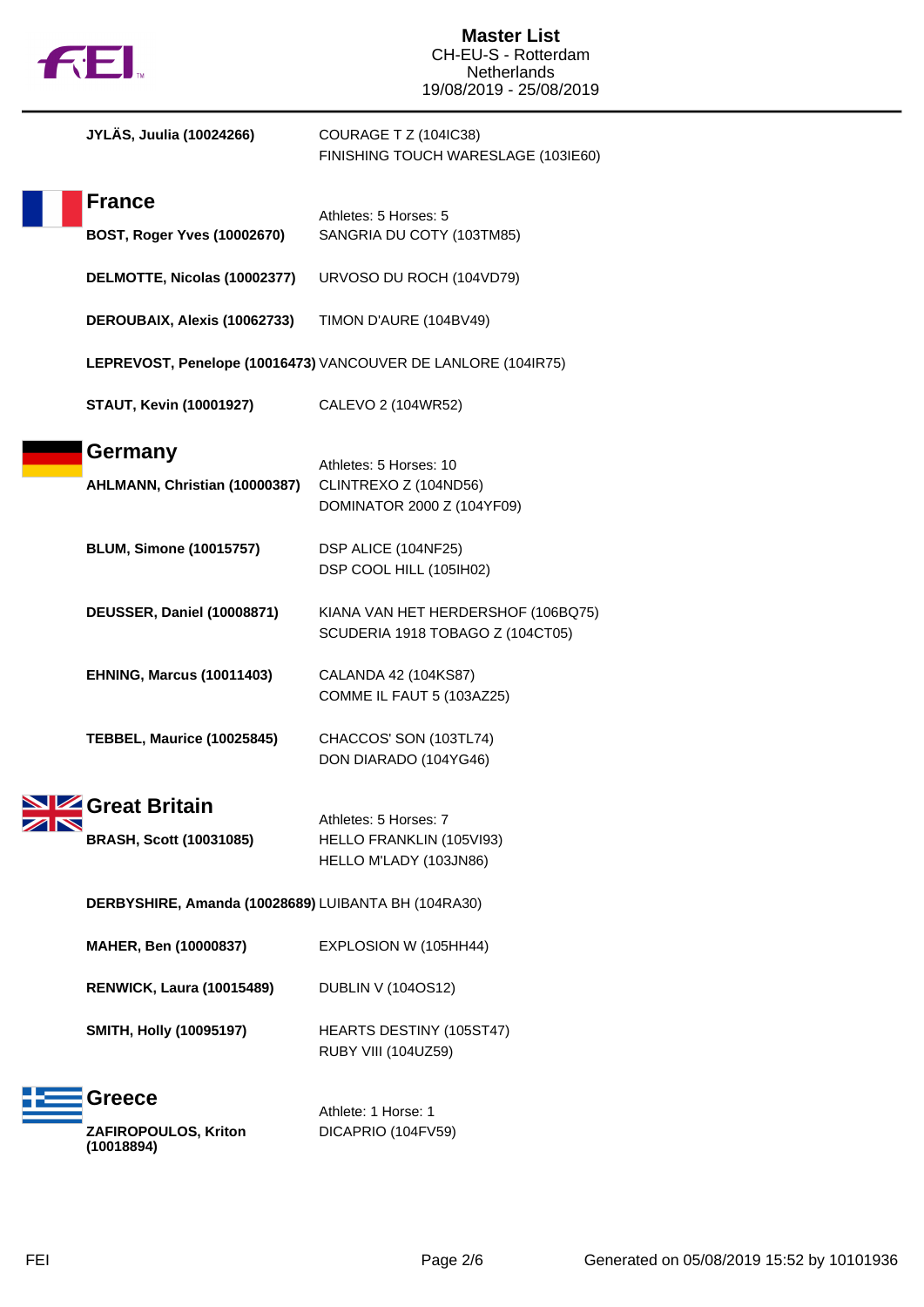

|   | <b>Hungary</b><br>JUN. KÖVY, András (10027085)     | Athlete: 1 Horse: 1<br><b>HEUREKA 22 (104JW74)</b>                             |
|---|----------------------------------------------------|--------------------------------------------------------------------------------|
|   | <b>Ireland</b><br><b>KENNY, Darragh (10017246)</b> | Athletes: 5 Horses: 6<br>BALOU DU REVENTON (103LU64)<br>SWEET TRICIA (104PO29) |
|   | <b>MOLONEY, Peter (10021488)</b>                   | CHIANTI'S CHAMPION (105GM82)                                                   |
|   | O'CONNOR, Cian (10011406)                          | <b>PSG FINAL (104SS26)</b>                                                     |
|   | O'SHEA, Paul (10008271)                            | SKARA GLEN'S MACHU PICCHU (104OE14)                                            |
|   | <b>SWEETNAM, Shane (10016165)</b>                  | ALEJANDRO (105DG45)                                                            |
| ✿ | <b>Israel</b><br><b>BLUMAN, Daniel (10055402)</b>  | Athletes: 4 Horses: 8<br><b>ENTANO (104MZ25)</b><br>LADRIANO Z (104WU16)       |
|   | <b>KREMER, Dan (10040156)</b>                      | CHAPLIN 92 (104TF81)<br>E-CONTEFINO-A.C. (105RN41)                             |
|   | <b>WALDMAN, Dani G. (10010654)</b>                 | JATIVIA (105DQ95)<br>LIZZIEMARY (104PB80)                                      |
|   | YANIV, Elad (10011422)                             | ALVARO DU GUE (104WF77)<br>E. CLINTONS DIAMANT (104GR28)                       |
|   | <b>Italy</b><br><b>CHIMIRRI, Bruno (10011445)</b>  | Athletes: 5 Horses: 7<br>TOWER MOUCHE (103YB98)                                |
|   | DE LUCA, Lorenzo (10043516)                        | ENSOR DE LITRANGE LXII (103FS67)<br>KULANA V (105WD71)                         |
|   | <b>MARTINENGO MARQUET, Giulia</b><br>(10010692)    | CASPER VD RODE POELHOEVE (105BH66)<br>ELZAS (104VE96)                          |
|   | <b>MARZIANI, Luca (10016426)</b>                   | TOKYO DU SOLEIL (103WQ13)                                                      |
|   | PISANI, Riccardo (10002619)                        | CHACLOT (105OE21)                                                              |
|   | Luxembourg<br>BETTENDORF, Victor (10015764)        | Athlete: 1 Horse: 1<br>SORBIER BLANC (103ME17)                                 |

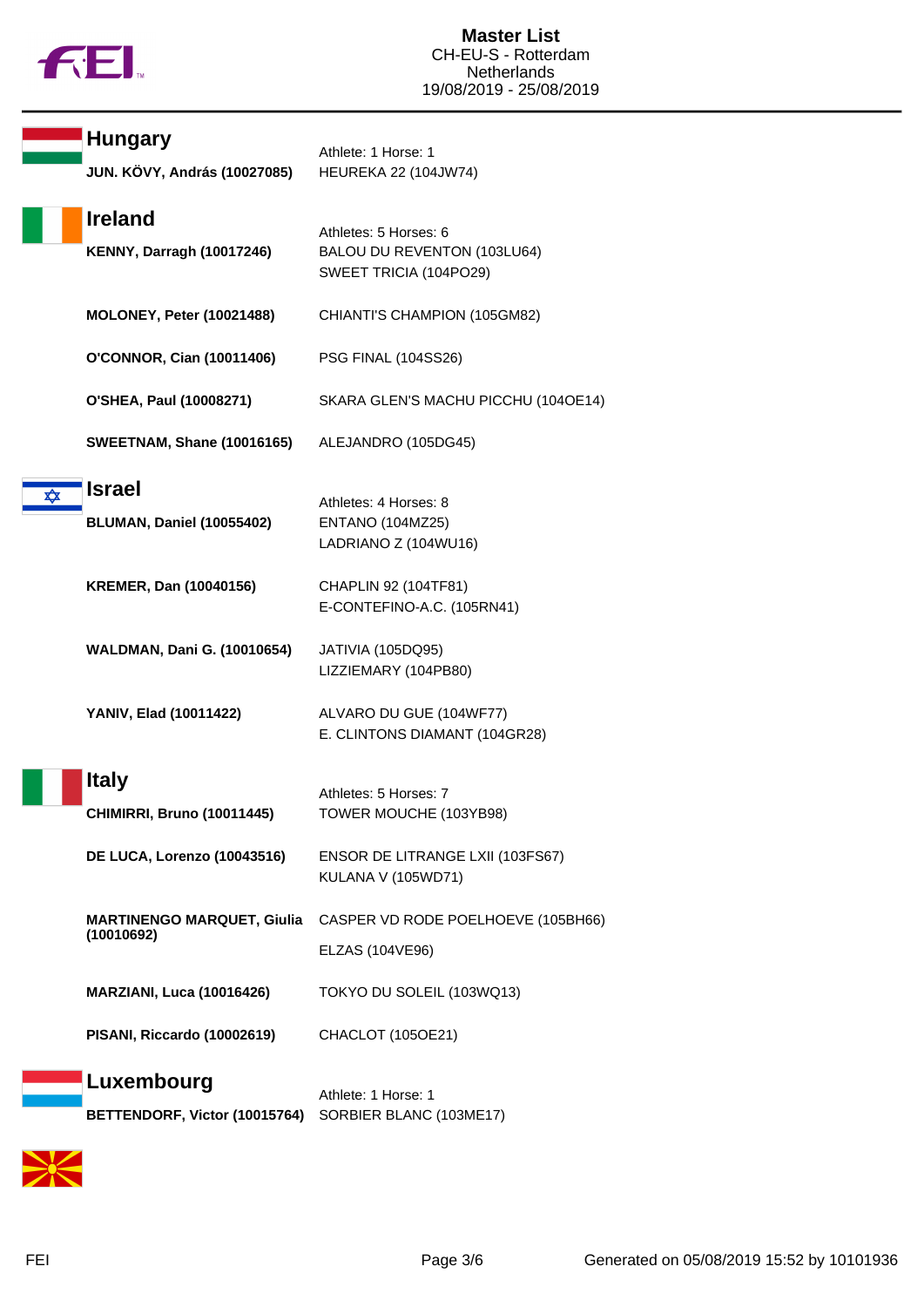

**Macedonia (The**

|                     | Former Yugoslav                                                |                                                                                      |
|---------------------|----------------------------------------------------------------|--------------------------------------------------------------------------------------|
| <b>Republic of)</b> | ZALOZNIK, Luka (10010948)                                      | CHABLOU (105KP72)                                                                    |
|                     | <b>Netherlands</b><br><b>BLES, Bart (10010956)</b>             | Athletes: 5 Horses: 10<br><b>EXPERT (105FJ59)</b><br>ISRAEL V/D DENNEHOEVE (104HO02) |
|                     | HOUTZAGER, Marc (10011499)                                     | STERREHOF'S CALIMERO (104DD35)<br>STERREHOF'S EDINUS (104YM50)                       |
|                     | <b>KUIPERS, Doron (10018931)</b>                               | CHARLEY (104NM57)<br><b>EMPIRE (104SM13)</b>                                         |
|                     | SCHUTTERT, Frank (10021399)                                    | FIRST LADY G (105LH73)<br><b>LYONEL D (104JS05)</b>                                  |
|                     | <b>VAN DER VLEUTEN, Maikel</b><br>(10002094)                   | DANA BLUE (104MI51)<br>IDI UTOPIA (103WG96)                                          |
|                     | <b>Norway</b><br>FLAM, Pål (10041910)                          | Athletes: 5 Horses: 9<br>ABRISCO V (102YZ38)<br>SKJERABERGS LARKIN (103JX22)         |
|                     | <b>GULLIKSEN, Geir (10011409)</b>                              | GIN CHIN VAN HET LINDENHOF (103ZO28)<br>VDL GROEP QUATRO (103SM54)                   |
|                     | GULLIKSEN, Johan-Sebastian<br>(10062559)                       | CHALOUBET (104IN60)<br>EXIT OF ICE Z (104MJ17)                                       |
|                     | LONGEM, Marie Valdar (10040668) ECHO DE VIRTON (104QQ99)       | SI LA SOL DE GREENBAY Z (103VT70)                                                    |
|                     | <b>TIDEMANDSEN, Hege C.</b><br>(10021119)                      | CARVIS (103YI16)                                                                     |
|                     | <b>Portugal</b><br><b>ALMEIDA, António Matos</b><br>(10037763) | Athletes: 4 Horses: 7<br>APACHE DE LIAM (105RC71)<br>VOLVER DE LA VIGNE (104PQ75)    |
|                     | <b>DINIZ, Luciana (10002063)</b>                               | FIT FOR FUN 13 (103IB23)<br>VERTIGO DU DESERT (104OQ48)                              |

Athlete: 1 Horse: 1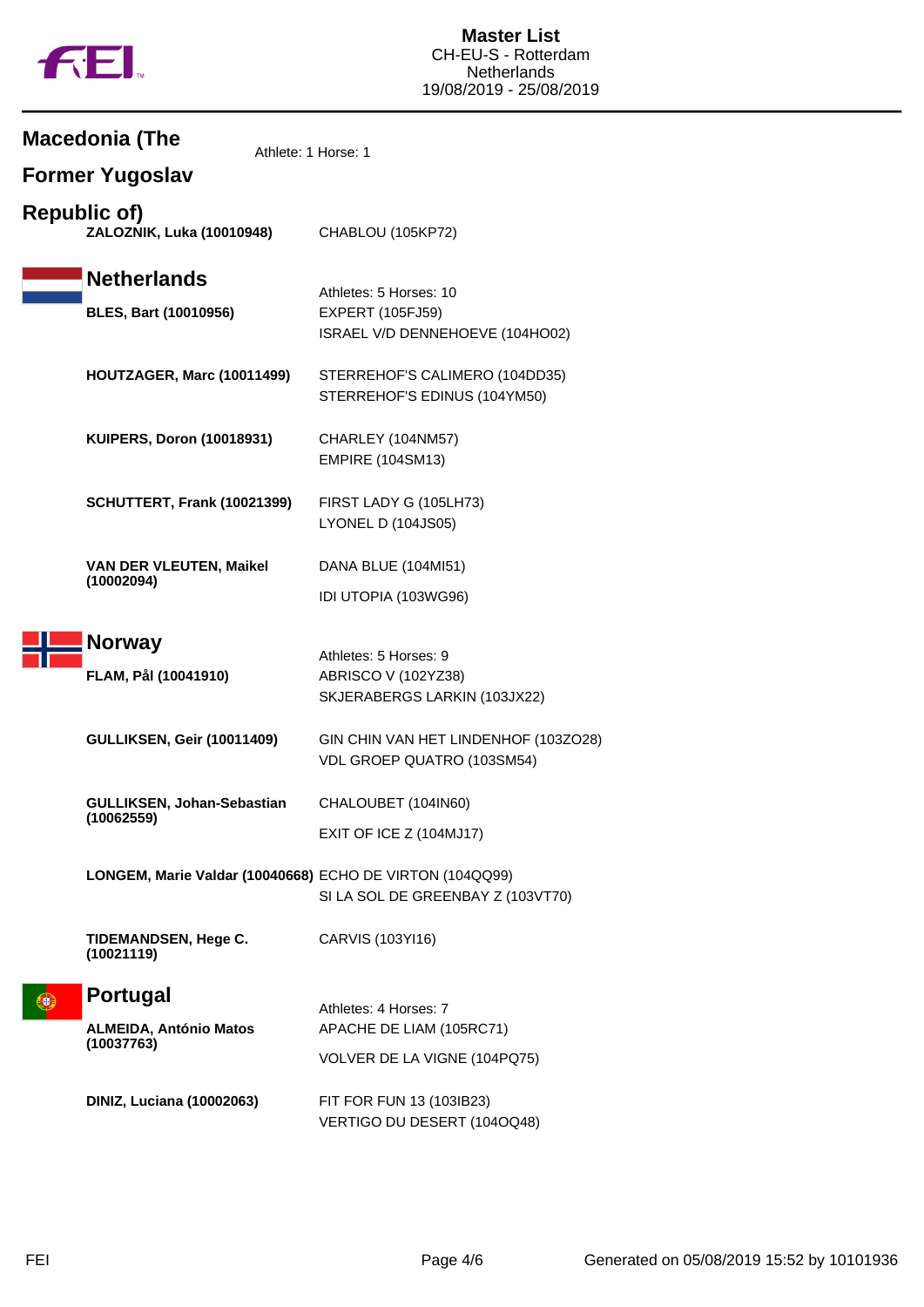|         | <b>FEI.</b>                                                                    | <b>Master List</b><br>CH-EU-S - Rotterdam<br><b>Netherlands</b><br>19/08/2019 - 25/08/2019 |
|---------|--------------------------------------------------------------------------------|--------------------------------------------------------------------------------------------|
|         | <b>GONÇALVES, Luis Sabino</b>                                                  | DOMINKA VAN DE LUCASHOEVE (105DX64)                                                        |
|         | (10011416)                                                                     | UNESCO DU ROUET (104UE02)                                                                  |
|         | LADEIRA, Bernardo (10075037)                                                   | DENTO (103QM30)                                                                            |
| Romania |                                                                                | Athlete: 1 Horses: 2                                                                       |
|         | <b>HERCK, Andrea (10054791)</b>                                                | IDARQUITHAGO (104IR07)<br>KALVARIE VAN DE ZELM (104QS15)                                   |
|         | <b>Slovakia</b>                                                                |                                                                                            |
|         | <b>SILLO, Radovan (10002578)</b>                                               | Athlete: 1 Horse: 1<br>DURANT W (104FL62)                                                  |
|         | <b>Slovenia</b>                                                                | Athlete: 1 Horse: 1                                                                        |
|         | PAVLOVIC, Andrej (10041949)                                                    | AREZZO Z (105XL95)                                                                         |
|         | <b>Spain</b>                                                                   |                                                                                            |
|         | ALVAREZ AZNAR, Eduardo<br>(10016414)                                           | Athletes: 5 Horses: 8<br>ROKFELLER DE PLEVILLE BOIS MARGOT (103AU24)                       |
|         |                                                                                | VAILLANT DE BELLE VUE (105VG46)                                                            |
|         | <b>ALVAREZ MOYA, Sergio</b><br>(10007927)<br><b>AMILIBIA, Paola (10006575)</b> | <b>JET RUN (105PT49)</b>                                                                   |
|         |                                                                                | MHS ATTRACTION (104XW55)                                                                   |
|         |                                                                                | CHAC BALOU N (103TN08)                                                                     |
|         |                                                                                | GAUDI (103UD98)                                                                            |
|         | NUÑEZ RIVA, Santiago (10056824) VALENTINO DE HUS Z (104QB34)                   |                                                                                            |
|         | SERRANO SÁEZ, Iván (10001665) TAM TAM DU VALON (104HT30)                       |                                                                                            |
|         | <b>Sweden</b>                                                                  |                                                                                            |
|         | <b>BARYARD-JOHNSSON, Malin</b><br>(10000408)                                   | Athletes: 5 Horses: 9<br>H&M INDIANA (104NJ55)                                             |
|         |                                                                                | H&M SECOND CHANCE (104HB30)                                                                |
|         | FREDRICSON, Peder (10002504)                                                   | H&M ALL IN (103RU78)                                                                       |
|         |                                                                                | H&M CHRISTIAN K (103XK27)                                                                  |
|         | JÖNSSON, Fredrik (10004186)                                                    | COLD PLAY (103YT08)                                                                        |
|         | <b>TOVEK, Evelina (10064947)</b>                                               | CORTINA 212 (104PX49)                                                                      |
|         |                                                                                | DALILA DE LA POMME (104PU95)                                                               |
|         | <b>VON ECKERMANN, Henrik</b><br>(10001601)                                     | BEEZIE (103RL28)                                                                           |
|         |                                                                                | TOVEKS MARY LOU (103IM17)                                                                  |